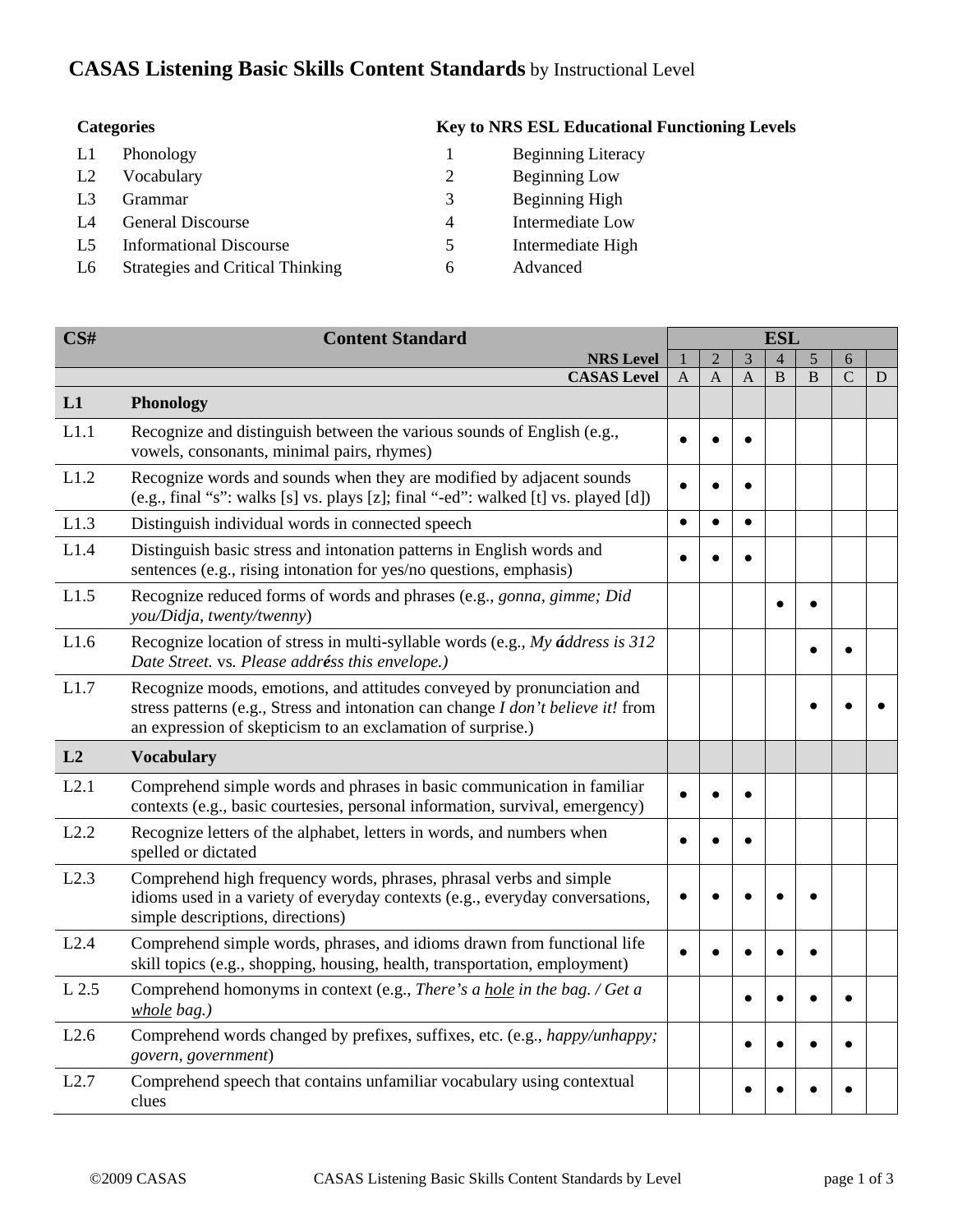## **CASAS Listening Basic Skills Content Standards** by Instructional Level

|       | <b>NRS Level</b><br><b>CASAS Level</b>                                                                                                                                                                                                              | $\mathbf{A}$ | $\overline{2}$<br>$\overline{A}$ | 3<br>$\overline{A}$ | $\overline{4}$<br>$\, {\bf B}$ | 5<br>B | 6<br>$\mathcal{C}$ | D |
|-------|-----------------------------------------------------------------------------------------------------------------------------------------------------------------------------------------------------------------------------------------------------|--------------|----------------------------------|---------------------|--------------------------------|--------|--------------------|---|
| L2.8  | Comprehend a wide range of vocabulary such as synonyms (e.g., doctor vs.<br>physician), precise terminology (e.g., home vs. duplex apartment), phrasal<br>verbs and idioms (e.g., to be late vs. running behind schedule) on a variety<br>of topics |              |                                  |                     |                                |        |                    |   |
| L2.9  | Comprehend specialized vocabulary (e.g., technical, academic)                                                                                                                                                                                       |              |                                  |                     |                                |        |                    |   |
| L3    | <b>Grammar</b>                                                                                                                                                                                                                                      |              |                                  |                     |                                |        |                    |   |
| L3.1  | Comprehend basic grammar and structures with present tense verbs and<br>modals of high-frequency usage (e.g., to be, to do, to need, to have, can)                                                                                                  |              |                                  |                     |                                |        |                    |   |
| L3.2  | Recognize pronouns and follow pronouns across a statement (e.g., Carlos<br>lives with his mother.)                                                                                                                                                  |              |                                  |                     |                                |        |                    |   |
| L3.3  | Recognize contracted forms                                                                                                                                                                                                                          |              |                                  |                     |                                |        |                    |   |
| L3.4  | Recognize imperative constructions                                                                                                                                                                                                                  |              |                                  |                     |                                |        |                    |   |
| L3.5  | Recognize negative constructions                                                                                                                                                                                                                    |              | ٠                                | $\bullet$           | $\bullet$                      |        |                    |   |
| L3.6  | Distinguish between simple questions (e.g., WH- & yes/no) and statements                                                                                                                                                                            |              |                                  | $\bullet$           | $\bullet$                      |        |                    |   |
| L3.7  | Recognize noun plurals                                                                                                                                                                                                                              |              |                                  |                     | $\bullet$                      |        |                    |   |
| L3.8  | Recognize the possessive form of nouns and pronouns                                                                                                                                                                                                 |              |                                  |                     | $\bullet$                      |        |                    |   |
| L3.9  | Comprehend intermediate level grammar and structures (e.g., simple past,<br>modals, real conditional, present perfect, compound simple sentences)                                                                                                   |              |                                  |                     |                                |        |                    |   |
| L3.10 | Comprehend comparative forms of adjectives (e.g., faster, fastest)                                                                                                                                                                                  |              |                                  |                     |                                |        |                    |   |
| L3.11 | Recognize signal words and cohesive devices that give clues to organization<br>and content of message (e.g., first, then, however, it's important that, well,<br>anyway, that being said, etc.)                                                     |              |                                  |                     |                                |        |                    |   |
| L3.12 | Comprehend comparative forms of adverbs (e.g., more quickly, the most<br>quickly)                                                                                                                                                                   |              |                                  |                     |                                |        |                    |   |
| L3.13 | Comprehend advanced grammar and structures (e.g., complex tenses, all<br>conditionals (real and unreal), passive voice, reported speech,<br>compound/complex sentences)                                                                             |              |                                  |                     |                                |        |                    |   |
| L3.14 | Recognize a range of question types (e.g., embedded questions, tag<br>questions)                                                                                                                                                                    |              |                                  |                     |                                |        |                    |   |
| L4    | <b>General Discourse</b>                                                                                                                                                                                                                            |              |                                  |                     |                                |        |                    |   |
| L4.1  | Comprehend simple learned social exchanges                                                                                                                                                                                                          |              |                                  | $\bullet$           |                                |        |                    |   |
| L4.2  | Comprehend simple conversations                                                                                                                                                                                                                     |              |                                  |                     | $\bullet$                      |        |                    |   |
| L4.3  | Comprehend simply expressed states and feelings                                                                                                                                                                                                     |              |                                  |                     | $\bullet$                      |        |                    |   |
| L4.4  | Comprehend abbreviated forms of speech (e.g., Want some?)                                                                                                                                                                                           |              |                                  | $\bullet$           | $\bullet$                      |        |                    |   |
| L4.5  | Comprehend brief non-face-to-face communication (e.g., short phone calls,<br>personal messages)                                                                                                                                                     |              |                                  |                     |                                |        |                    |   |
| L4.6  | Comprehend extended conversations                                                                                                                                                                                                                   |              |                                  |                     | $\bullet$                      |        | $\bullet$          |   |
| L4.7  | Comprehend extended social narrative (e.g., a description of weekend<br>activities)                                                                                                                                                                 |              |                                  |                     |                                |        |                    |   |
| L4.8  | Recognize fillers and place holders in speech (e.g., Um, You know, Like)                                                                                                                                                                            |              |                                  |                     |                                |        | $\bullet$          |   |
| L4.9  | Comprehend communicative function of speech (e.g., polite disagreement:<br>Do you really think so?)                                                                                                                                                 |              |                                  |                     |                                |        |                    |   |